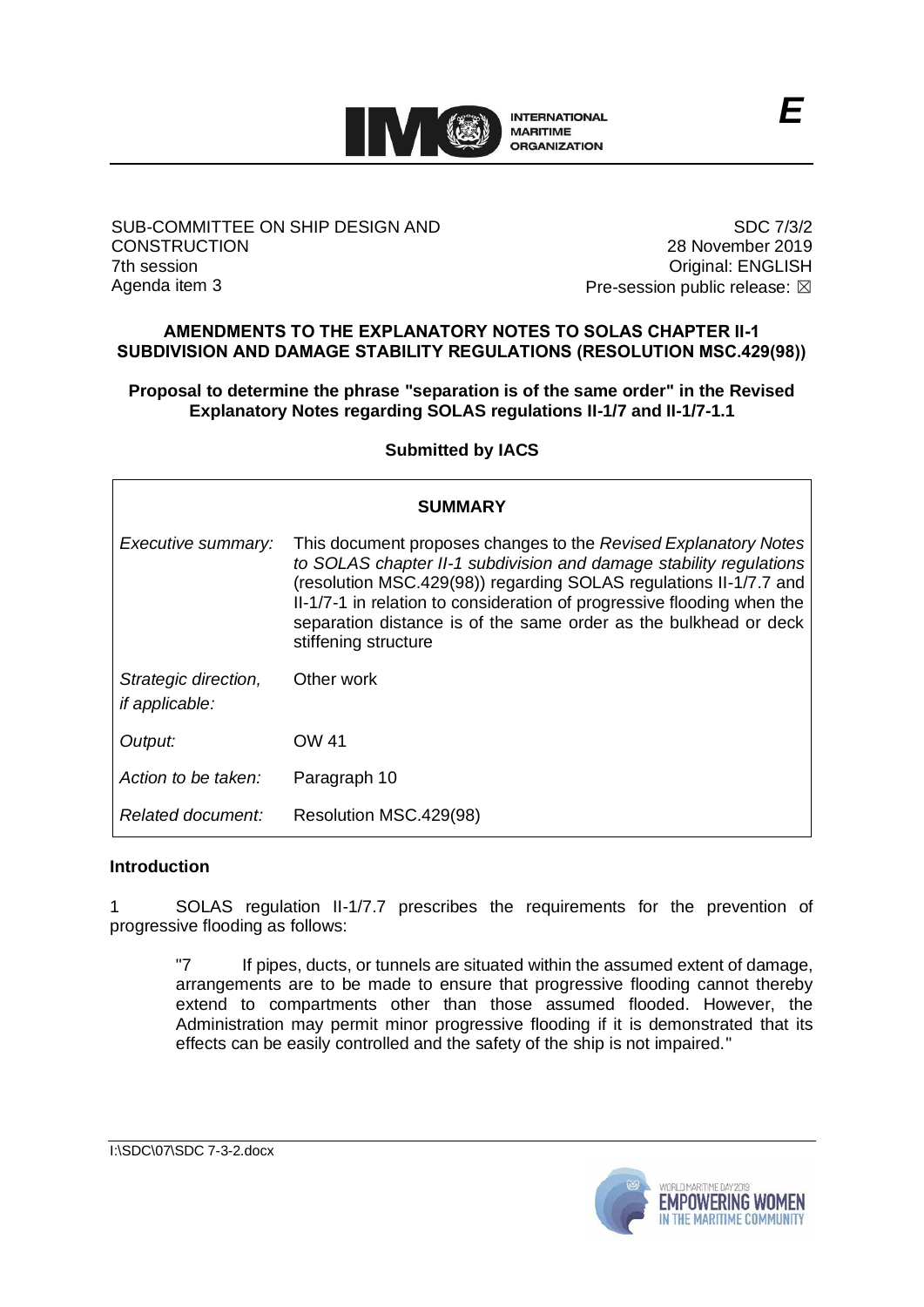2 The first sentence of paragraph 1 of the *Revised explanatory notes to SOLAS chapter II-1 subdivision and damage stability regulations* (resolution MSC.429(98)) regarding SOLAS regulation II-1/7.7 states the following:

"Pipes and valves directly adjacent or situated as close as practicable to a bulkhead or to a deck can be considered to be part of the bulkhead or deck, provided the separation distance on either side of the bulkhead or deck is of the same order as the bulkhead or deck stiffening structure."

3 Similar text to that quoted in paragraph 2 above is also found in the Revised explanatory notes regarding SOLAS regulations II-1/7-1.1.1 and II-1/7-1.1.2, including the phrase "separation distance on either side of the bulkhead is of the same order as the bulkhead stiffening structure".

# **Discussion**

4 Noting paragraphs 2 and 3 above, it is understood that although pipes and valves may be situated where they might lead to progressive flooding, progressive flooding need not be considered if the pipes and valves are situated as close as practicable to the bulkhead or deck, provided the separation distance to the bulkhead or deck is "of the same order as their stiffening structure".

5 However, because of the lack of a definition or explanation of the phrase "separation distance of the same order as the bulkhead or deck stiffening structure", the issue of whether or not to consider progressive flooding is difficult to conclude.

6 Having considered this issue, IACS has identified inconsistencies in the application of the Revised Explanatory Notes; some flag States require the whole body of the valve to be protected by the adjacent stiffeners, while others consider the practicality of the issue taking into account the size of the valve.

7 IACS considers that the Revised Explanatory Notes regarding SOLAS regulations II-1/7.7, 7-1.1.1 and 7-1.1.2 would benefit from further technical consideration of the phrase "separation distance of the same order as the bulkhead or deck stiffening structure". In this context, IACS considers the distance of 450 mm to prevent heat transmission in relation to penetrations in fire-resisting divisions, as prescribed in SOLAS regulation II-2/9.3.3.1, could provide the basis for a solution.

# **Proposal**

8 In considering the above, it is proposed to clarify the text of the Revised explanatory notes to SOLAS regulation II-1/7.7 (and similarly for regulations II-1/7-1.1.1 and II-1/7-1.1.2) as follows (additions/deletions):

"… provided the separation distance … is not more than 450mm measured from the valve's near end to the bulkhead or deck of the same order as the bulkhead or deck stiffening structure...."